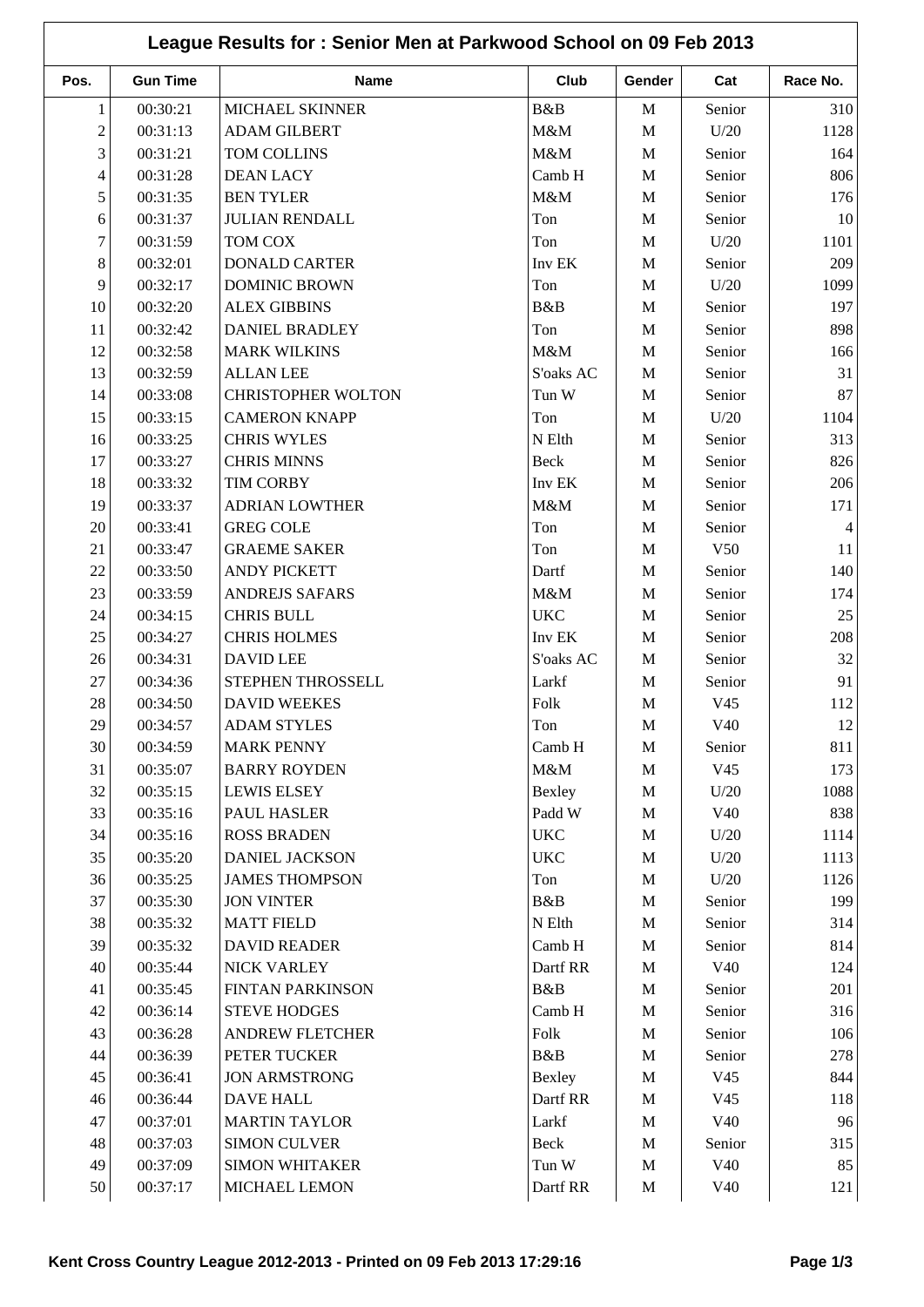| League Results for: Senior Men at Parkwood School on 09 Feb 2013 |                 |                          |               |              |                 |                |  |
|------------------------------------------------------------------|-----------------|--------------------------|---------------|--------------|-----------------|----------------|--|
| Pos.                                                             | <b>Gun Time</b> | <b>Name</b>              | Club          | Gender       | Cat             | Race No.       |  |
| 51                                                               | 00:37:22        | <b>MATTHEW CLARK</b>     | Tun W         | M            | V40             | 48             |  |
| 52                                                               | 00:37:35        | PAUL BOWN                | <b>UKC</b>    | M            | Senior          | 23             |  |
| 53                                                               | 00:37:38        | <b>MARK CHAMPION</b>     | I&I           | $\mathbf{M}$ | V40             | 872            |  |
| 54                                                               | 00:37:41        | <b>CLEM DIXON</b>        | Camb H        | $\mathbf M$  | V <sub>50</sub> | 805            |  |
| 55                                                               | 00:37:45        | <b>TONY DUREY</b>        | Dartf         | M            | V <sub>45</sub> | 135            |  |
| 56                                                               | 00:37:46        | <b>ROBERT WHITTAKER</b>  | Inv EK        | M            | V <sub>50</sub> | 207            |  |
| 57                                                               | 00:37:53        | <b>DAVID WILLUMSEN</b>   | Ton           | M            | V45             | 15             |  |
| 58                                                               | 00:38:03        | <b>MATT HARVEY</b>       | Ton           | $\mathbf{M}$ | Senior          | 261            |  |
| 59                                                               | 00:38:05        | <b>ROB WHITE</b>         | Dartf RR      | M            | V40             | 126            |  |
| 60                                                               | 00:38:09        | <b>ANDREW MEAD</b>       | S'oaks AC     | M            | V40             | 35             |  |
| 61                                                               | 00:38:11        | <b>CHRISTOPHER LYDON</b> | Beck          | $\mathbf M$  | V <sub>50</sub> | 300            |  |
| 62                                                               | 00:38:24        | <b>CHARLES WINCH</b>     | Bexley        | M            | U/20            | 1092           |  |
| 63                                                               | 00:38:28        | <b>JOSEPH GUNTON</b>     | Bexley        | M            | U/20            | 1090           |  |
| 64                                                               | 00:38:30        | <b>CHRIS REID</b>        | Dartf         | $\mathbf{M}$ | Senior          | 148            |  |
| 65                                                               | 00:38:30        | <b>TERRY EVEREST</b>     | Tun W         | $\mathbf{M}$ | Senior          | 55             |  |
| 66                                                               | 00:38:44        | <b>ANDREW ARCHER</b>     | I&I           | M            | V <sub>40</sub> | 870            |  |
| 67                                                               | 00:38:49        | <b>MATTHEW CLEMENTS</b>  | Tun W         | $\mathbf{M}$ | V40             | 49             |  |
| 68                                                               | 00:38:51        | <b>JORDAN SAUL</b>       | Ton           | M            | U/20            | 1105           |  |
| 69                                                               | 00:38:52        | <b>SIMON CARTER</b>      | Beck          | $\mathbf{M}$ | Senior          | 825            |  |
| 70                                                               | 00:38:55        | <b>NICK LITTLE</b>       | Inv EK        | $\mathbf M$  | Senior          | 205            |  |
| 71                                                               | 00:38:58        | <b>SIMON NEVILLE</b>     | G'wich T      | M            | V <sub>45</sub> | 861            |  |
| 72                                                               | 00:39:02        | <b>REUBEN BURFORD</b>    | Dartf         | $\mathbf M$  | V40             | 146            |  |
| 73                                                               | 00:39:02        | NIKI FAULKNER            | Bexley        | M            | U/20            | 1089           |  |
| 74                                                               | 00:39:14        | <b>MARTIN JENNER</b>     |               | M            | Senior          | 849            |  |
| 75                                                               | 00:39:20        | RICHARD HALL             | Bexley<br>B&B | $\mathbf M$  | Senior          | 198            |  |
| 76                                                               | 00:39:42        | <b>GRAHAM MAYNARD</b>    | Camb H        | $\mathbf M$  | V45             | 808            |  |
|                                                                  | 00:39:45        |                          |               |              |                 |                |  |
| 77                                                               |                 | MICHAEL TULL             | Tun W         | M            | V45             | 81             |  |
| 78                                                               | 00:39:47        | <b>STEVE PAIRMAN</b>     | B&B           | M            | V50             | 253            |  |
| 79                                                               | 00:39:52        | <b>PAUL WHITE</b>        | Tun W         | M            | Senior          | 86             |  |
| 80                                                               | 00:40:02        | <b>DAVE RINGROSE</b>     | Dartf RR      | M            | V40             | 130            |  |
| 81                                                               | 00:40:14        | <b>JEREMY CARNELL</b>    | Camb H        | $\mathbf M$  | V <sub>55</sub> | 238            |  |
| 82                                                               | 00:40:25        | <b>MARK ELLISON</b>      | B&B           | M            | V <sub>50</sub> | 277            |  |
| 83                                                               | 00:40:26        | <b>JASON BROWNE</b>      | Dartf         | M            | Senior          | 150            |  |
| 84                                                               | 00:40:42        | <b>ALAN COLLARD</b>      | Tun W         | M            | V45             | 50             |  |
| 85                                                               | 00:40:48        | PETER BUTLER             | Dartf RR      | M            | V50             | 119            |  |
| 86                                                               | 00:40:51        | <b>ALEX HALL</b>         | Camb H        | M            | V50             | 257            |  |
| 87                                                               | 00:40:59        | <b>MARK TAYLOR</b>       | Tun W         | M            | V <sub>55</sub> | 78             |  |
| 88                                                               | 00:41:06        | <b>TONY COHEN</b>        | Ton           | M            | V45             | $\overline{2}$ |  |
| 89                                                               | 00:41:08        | <b>TIM ORR</b>           | Dartf         | M            | V50             | 136            |  |
| 90                                                               | 00:41:13        | JOHN HUNTER              | Bexley        | M            | V <sub>45</sub> | 243            |  |
| 91                                                               | 00:41:20        | <b>JOE PARSONS</b>       | S'oaks AC     | $\mathbf M$  | Senior          | 37             |  |
| 92                                                               | 00:41:26        | <b>MARK CROSS</b>        | Camb H        | $\mathbf M$  | V <sub>50</sub> | 810            |  |
| 93                                                               | 00:41:32        | <b>ANDREW LAWES</b>      | B&B           | M            | V <sub>55</sub> | 252            |  |
| 94                                                               | 00:41:36        | <b>ALAN NEWMAN</b>       | Padd W        | M            | V <sub>55</sub> | 839            |  |
| 95                                                               | 00:41:53        | MICHAEL GALLYER BARNETT  | Inv EK        | M            | V40             | 211            |  |
| 96                                                               | 00:41:56        | <b>MARTIN HAWKINS</b>    | Camb H        | M            | V <sub>50</sub> | 812            |  |
| 97                                                               | 00:42:05        | <b>GEORGE HARRIS</b>     | Tun W         | M            | Senior          | 57             |  |
| 98                                                               | 00:42:09        | <b>MIKE FITZPATRICK</b>  | <b>UKC</b>    | M            | Senior          | 24             |  |
| 99                                                               | 00:42:17        | JULIAN SPENCER-WOOD      | G'wich T      | $\mathbf M$  | V <sub>60</sub> | 228            |  |
| 100                                                              | 00:42:33        | PETER GRIFFITHS          | Bexley        | $\mathbf M$  | V50             | 848            |  |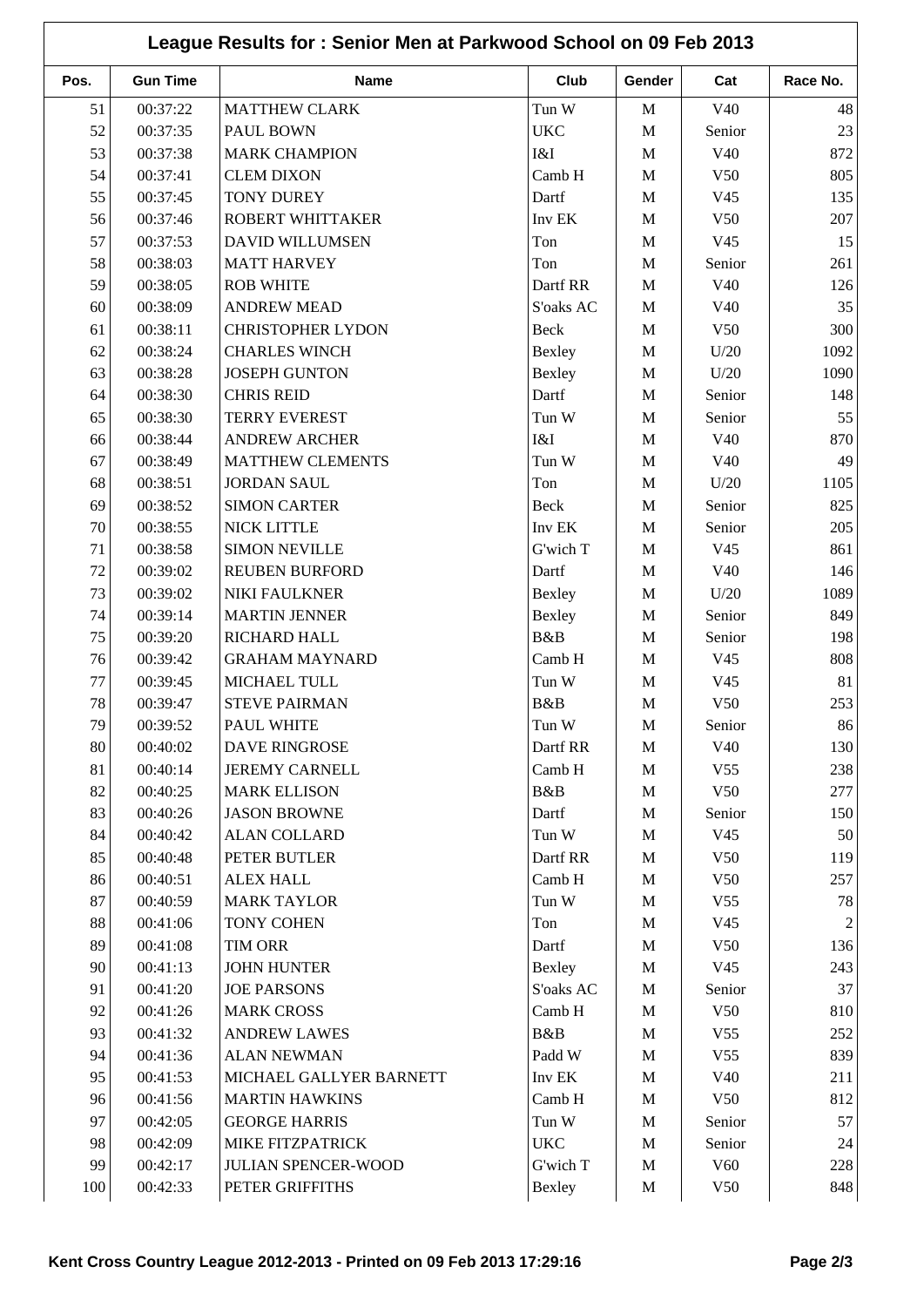| League Results for: Senior Men at Parkwood School on 09 Feb 2013 |                 |                         |            |        |                 |          |  |
|------------------------------------------------------------------|-----------------|-------------------------|------------|--------|-----------------|----------|--|
| Pos.                                                             | <b>Gun Time</b> | <b>Name</b>             | Club       | Gender | Cat             | Race No. |  |
| 101                                                              | 00:42:51        | <b>MATT PRIOR</b>       | <b>UKC</b> | M      | U/20            | 308      |  |
| 102                                                              | 00:43:11        | <b>CHRIS PIKE</b>       | B&B        | M      | V <sub>60</sub> | 268      |  |
| 103                                                              | 00:43:44        | <b>TONY SAUNDERS</b>    | Tun W      | M      | Senior          | 287      |  |
| 104                                                              | 00:43:45        | <b>MARTIN NICHOLLS</b>  | Dartf RR   | M      | V <sub>50</sub> | 129      |  |
| 105                                                              | 00:44:00        | <b>CHARLES WHITMORE</b> | Ton        | M      | V <sub>50</sub> | 14       |  |
| 106                                                              | 00:44:11        | <b>CHRIS DELLOW</b>     | Dartf RR   | M      | V <sub>60</sub> | 307      |  |
| 107                                                              | 00:44:34        | <b>KEVIN WINCH</b>      | Bexley     | M      | V <sub>50</sub> | 853      |  |
| 108                                                              | 00:44:51        | <b>ANDREW EVANS</b>     | S'oaks AC  | M      | V <sub>40</sub> | 38       |  |
| 109                                                              | 00:45:35        | <b>NIGEL BULMER</b>     | B&B        | M      | V <sub>45</sub> | 295      |  |
| 110                                                              | 00:46:06        | <b>LYNDON COLLINS</b>   | S'oaks AC  | M      | V <sub>60</sub> | 312      |  |
| 111                                                              | 00:46:46        | <b>DUNCAN RALPH</b>     | Ton        | M      | V <sub>45</sub> | 9        |  |
| 112                                                              | 00:46:51        | PETER RICHARDSON        | Tun W      | M      | V <sub>60</sub> | 70       |  |
| 113                                                              | 00:46:54        | <b>GRAHAME EKE</b>      | Folk       | M      | V <sub>60</sub> | 116      |  |
| 114                                                              | 00:46:59        | <b>BOB COOMBES</b>      | Dartf      | M      | V <sub>60</sub> | 142      |  |
| 115                                                              | 00:47:47        | <b>MAURICE MARCHANT</b> | Ton        | M      | V <sub>60</sub> | 7        |  |
| 116                                                              | 00:50:46        | <b>JOHN WILKINS</b>     | Inv EK     | M      | V <sub>60</sub> | 311      |  |
| 117                                                              | 00:51:18        | <b>VERNON THOMAS</b>    | G'wich T   | M      | V <sub>65</sub> | 259      |  |
| 118                                                              | 00:51:58        | <b>TREVOR TAYLOR</b>    | Tun W      | M      | V <sub>40</sub> | 234      |  |
| 119                                                              | 00:51:59        | <b>JOHN CORCORAN</b>    | Camb H     | M      | V <sub>50</sub> | 190      |  |
| 120                                                              | 00:56:41        | <b>COLIN CARPENTER</b>  | M&M        | M      | V <sub>60</sub> | 162      |  |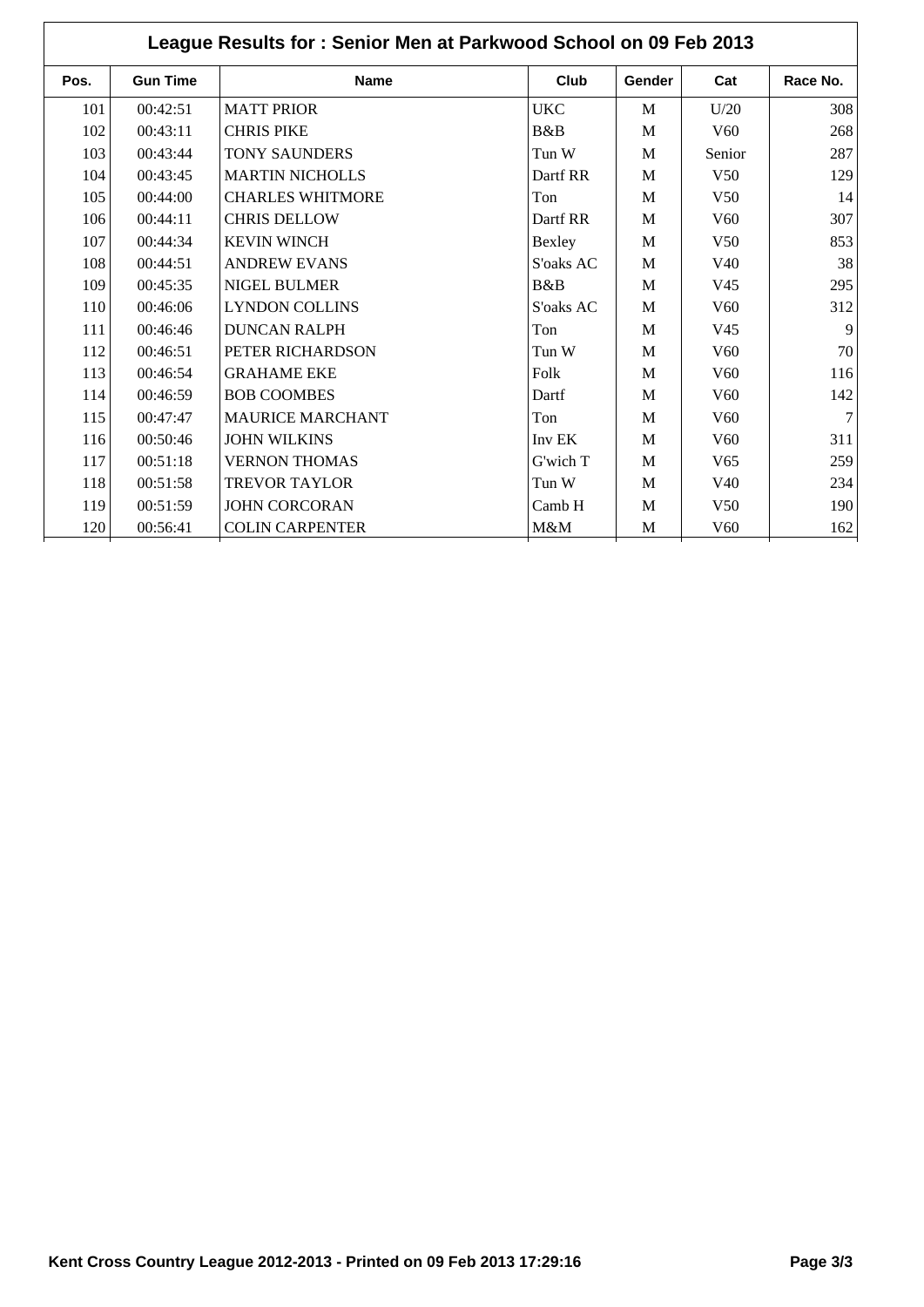| League Results for: Senior Women at Parkwood School on 09 Feb 2013 |                 |                                             |                                                     |                           |                        |          |
|--------------------------------------------------------------------|-----------------|---------------------------------------------|-----------------------------------------------------|---------------------------|------------------------|----------|
| Pos.                                                               | <b>Gun Time</b> | <b>Name</b>                                 | Club                                                | Gender                    | Cat                    | Race No. |
| 1                                                                  | 00:22:15        | TINA OLDERSHAW                              | Padd W                                              | ${\bf F}$                 | V <sub>45</sub>        | 5405     |
| $\overline{c}$                                                     | 00:22:21        | <b>MARIA HESLOP</b>                         | Padd W                                              | ${\bf F}$                 | V40                    | 5404     |
| 3                                                                  | 00:22:40        | <b>FRANCESCA GREEN</b>                      | B&B                                                 | $\mathbf{F}$              | Senior                 | 5047     |
| 4                                                                  | 00:23:31        | <b>CATH STIBBS</b>                          | Kent                                                | ${\bf F}$                 | V35                    | 5489     |
| 5                                                                  | 00:23:34        | <b>CAS WRIGHT</b>                           | <b>UKC</b>                                          | ${\bf F}$                 | Senior                 | 5470     |
| 6                                                                  | 00:23:35        | <b>CLARE REEVES</b>                         | Bexley                                              | ${\bf F}$                 | Senior                 | 5410     |
| 7                                                                  | 00:23:40        | <b>JENNY FOWLER</b>                         | M&M                                                 | $\mathbf{F}$              | V35                    | 5002     |
| $8\,$                                                              | 00:23:49        | <b>MARY EDMONDS</b>                         | M&M                                                 | ${\bf F}$                 | Senior                 | 5001     |
| 9                                                                  | 00:23:53        | <b>AMY CLEMENTS</b>                         | Kent                                                | ${\bf F}$                 | Senior                 | 5485     |
| 10                                                                 | 00:23:56        | <b>AMBER REED</b>                           | B&B                                                 | ${\bf F}$                 | U/20                   | 6069     |
| 11                                                                 | 00:23:57        | <b>HANNA MILLER</b>                         | M&M                                                 | ${\bf F}$                 | Senior                 | 5006     |
| 12                                                                 | 00:24:02        | <b>JANE BRADSHAW</b>                        | B&B                                                 | $\mathbf{F}$              | V40                    | 5039     |
| 13                                                                 | 00:24:23        | <b>LYDIA BLACKMORE</b>                      | Kent                                                | ${\bf F}$                 | Senior                 | 5491     |
| 14                                                                 | 00:24:43        | <b>SARAH BAILEY</b>                         | Tun W                                               | $\mathbf{F}$              | V35                    | 5416     |
| 15                                                                 | 00:24:46        | <b>DEBORAH HOPE</b>                         | M&M                                                 | ${\bf F}$                 | V40                    | 5109     |
| 16                                                                 | 00:24:51        | <b>LYNNE CHAMPION</b>                       | I&I                                                 | ${\bf F}$                 | V40                    | 5454     |
| 17                                                                 | 00:25:03        | <b>BERNADETTE HARROP</b>                    | M&M                                                 | $\mathbf{F}$              | V35                    | 5003     |
| 18                                                                 | 00:25:06        | TANYA BRIGHTWELL                            | Dartf RR                                            | $\mathbf{F}$              | V35                    | 5028     |
| 19                                                                 | 00:25:07        | <b>LAUREN FAWKE</b>                         | Folk                                                | ${\bf F}$                 | Senior                 | 5012     |
| 20                                                                 | 00:25:08        | <b>KATRINA KAUS</b>                         | <b>UKC</b>                                          | $\overline{F}$            | U/20                   | 5112     |
| 21                                                                 | 00:25:19        | <b>CHARLOTTE STICKINGS</b>                  | B&B                                                 | ${\bf F}$                 | V40                    | 5056     |
| 22                                                                 | 00:25:44        | <b>ALI FARRELL</b>                          | Kent                                                | ${\bf F}$                 | V40                    | 5498     |
| 23                                                                 | 00:26:02        | <b>SARAH BELAON</b>                         | B&B                                                 | $\mathbf{F}$              | Senior                 | 5038     |
| 24                                                                 | 00:26:02        | <b>REBECCA WILBY</b>                        | Dartf                                               | ${\bf F}$                 | U/20                   | 6059     |
| 25                                                                 | 00:26:10        | NATASHA MCKENNA                             | Kent                                                | ${\bf F}$                 | V40                    | 5497     |
| 26                                                                 | 00:26:17        | <b>DIANE OSBORN</b>                         | Ton                                                 | ${\bf F}$                 | V40                    | 5113     |
| 27                                                                 | 00:26:23        | <b>KATE WILLIAMS</b>                        | Kent                                                | ${\bf F}$                 | V <sub>45</sub>        | 5490     |
| 28                                                                 | 00:26:29        | VICTORIA TALBOT-ROSNER                      | $\mathop{\rm Inv}\nolimits\mathop{\rm EK}\nolimits$ | $\mathbf{F}$              | V <sub>50</sub>        | 5060     |
| 29                                                                 | 00:26:32        | <b>ANH TRAN</b>                             | <b>UKC</b>                                          | $\mathbf{F}$              | U/20                   | 6062     |
| 30                                                                 | 00:26:33        | <b>SIAN ROBERTS</b>                         | Tun W                                               | ${\bf F}$                 | V40                    | 5428     |
| 31                                                                 | 00:26:43        | PATRICIA SALAMANCA                          | Tun W                                               | ${\bf F}$                 | V35                    | 5105     |
| 32                                                                 | 00:26:43        | <b>ESTELLE FENTON</b>                       | Ton                                                 | ${\bf F}$                 | V50                    | 5092     |
| 33                                                                 | 00:26:44        | <b>JESSICA DANDO</b>                        | Dartf                                               | ${\bf F}$                 | Senior                 | 5482     |
| 34                                                                 | 00:26:53        | LUCY OLIVER-WELSH                           | Camb H                                              | ${\bf F}$                 | Senior                 | 5110     |
| 35                                                                 | 00:27:00        | <b>VICKY EAMES</b>                          | Beck                                                | ${\bf F}$                 | Senior                 | 5091     |
| 36                                                                 | 00:27:01        | <b>CLAIRE WILKINS</b>                       | M&M                                                 | ${\bf F}$                 | Senior                 | 5115     |
| 37                                                                 | 00:27:03        | <b>SUSAN COOPER</b>                         | Inv EK                                              | $\boldsymbol{\mathrm{F}}$ | V50                    | 5061     |
| 38                                                                 | 00:27:04        | <b>KIM DEENEY</b>                           | Tun W                                               | ${\bf F}$                 | V40                    | 5421     |
| 39                                                                 | 00:27:22        | <b>JILLIAN HOLFORD</b>                      | Tun W                                               | ${\bf F}$                 | V40                    | 5424     |
| 40                                                                 | 00:27:24        |                                             |                                                     | ${\bf F}$                 | V35                    |          |
|                                                                    |                 | ANOUSHKA JOHNSON                            | Bexley                                              | ${\bf F}$                 |                        | 5411     |
| 41                                                                 | 00:27:31        | <b>GAIL ARNOTT</b><br><b>CAROLINE EVANS</b> | Beck                                                | ${\bf F}$                 | V50<br>V <sub>50</sub> | 5401     |
| 42                                                                 | 00:27:34        |                                             | Kent                                                | ${\bf F}$                 |                        | 5487     |
| 43                                                                 | 00:27:36        | <b>LYNNE MORGAN</b>                         | Dartf                                               | ${\bf F}$                 | Senior                 | 5479     |
| 44                                                                 | 00:28:05        | <b>SONIA BARDEN</b>                         | Tun W                                               |                           | V35                    | 5417     |
| 45                                                                 | 00:28:15        | <b>TRACY AMOS</b>                           | Folk                                                | ${\bf F}$                 | V40                    | 5019     |
| 46                                                                 | 00:28:16        | <b>LUCY WEEKES</b>                          | Folk                                                | ${\bf F}$                 | Senior                 | 5011     |
| 47                                                                 | 00:28:22        | <b>KATRINA COSBY</b>                        | B&B                                                 | ${\bf F}$                 | Senior                 | 5114     |
| 48                                                                 | 00:28:30        | <b>EMMA AVIS</b>                            | Ton                                                 | $\mathbf F$               | V45                    | 5104     |
| 49                                                                 | 00:28:34        | <b>JACQUELINE KING</b>                      | I&I                                                 | ${\bf F}$                 | V40                    | 5058     |
| 50                                                                 | 00:28:40        | <b>SARAH KENYON</b>                         | M&M                                                 | ${\bf F}$                 | V40                    | 5005     |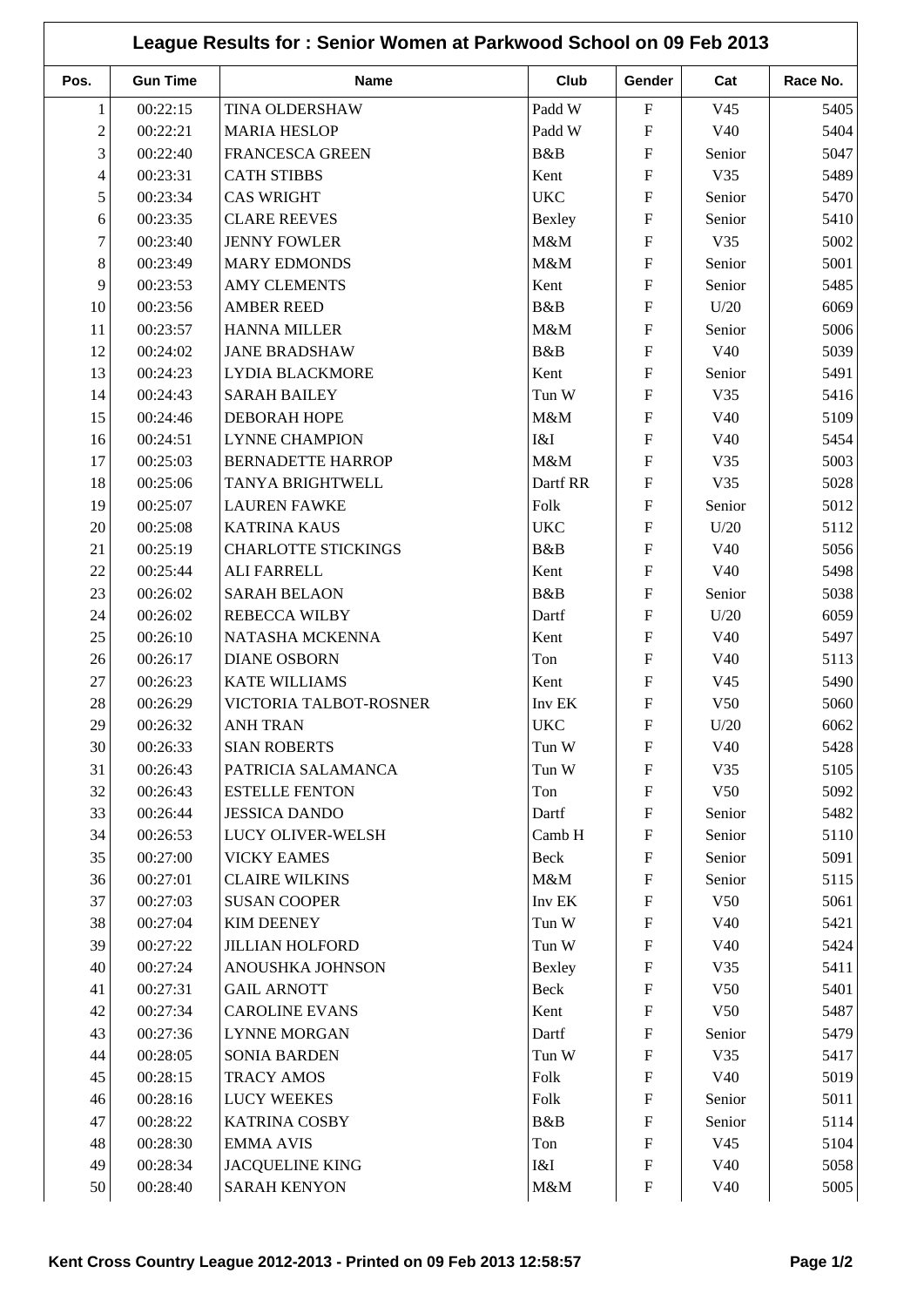| League Results for: Senior Women at Parkwood School on 09 Feb 2013 |                 |                            |             |                |                 |          |
|--------------------------------------------------------------------|-----------------|----------------------------|-------------|----------------|-----------------|----------|
| Pos.                                                               | <b>Gun Time</b> | <b>Name</b>                | Club        | Gender         | Cat             | Race No. |
| 51                                                                 | 00:28:42        | STEPHANIE WOOD             | Dartf       | $\mathbf{F}$   | V <sub>45</sub> | 5480     |
| 52                                                                 | 00:28:54        | <b>HANNAH ERSKINE</b>      | M'stone     | $\mathbf{F}$   | Senior          | 5388     |
| 53                                                                 | 00:28:55        | <b>CATHERINE O'CONNOR</b>  | Folk        | ${\bf F}$      | V40             | 5018     |
| 54                                                                 | 00:28:59        | <b>LAURA CRANE</b>         | Bexley      | $\overline{F}$ | Senior          | 5409     |
| 55                                                                 | 00:29:02        | <b>SUE JAMES</b>           | Padd W      | $\mathbf F$    | V <sub>60</sub> | 5406     |
| 56                                                                 | 00:29:06        | <b>TINA BAKLANOV</b>       | Kent        | $\overline{F}$ | V40             | 5496     |
| 57                                                                 | 00:29:17        | <b>NICKY HOWARD</b>        | <b>Beck</b> | $\overline{F}$ | V40             | 5396     |
| 58                                                                 | 00:29:24        | <b>CAROLINE CURTIS</b>     | Folk        | $\overline{F}$ | V40             | 5020     |
| 59                                                                 | 00:29:29        | <b>LOUISE JARROLD</b>      | <b>UKC</b>  | $\mathbf{F}$   | U/20            | 5101     |
| 60                                                                 | 00:29:59        | <b>ASTRID SIMO</b>         | Kent        | $\overline{F}$ | Senior          | 5492     |
| 61                                                                 | 00:30:07        | <b>AMANDA ROGERS</b>       | M'stone     | $\mathbf F$    | Senior          | 5394     |
| 62                                                                 | 00:30:09        | <b>LUCY BOYD</b>           | Beck        | $\mathbf{F}$   | Senior          | 5098     |
| 63                                                                 | 00:30:12        | <b>SALLY DAWODU-TALABI</b> | I&I         | F              | V <sub>45</sub> | 5059     |
| 64                                                                 | 00:30:22        | <b>ANNE CILIA</b>          | B&B         | $\mathbf{F}$   | V <sub>50</sub> | 5097     |
| 65                                                                 | 00:30:39        | <b>JANE HINNE</b>          | G'wich T    | $\overline{F}$ | V <sub>50</sub> | 5447     |
| 66                                                                 | 00:30:49        | <b>SUSAN EDWARDS</b>       | Camb H      | $\overline{F}$ | V <sub>55</sub> | 5434     |
| 67                                                                 | 00:30:54        | <b>JANE RYLAND</b>         | Tun W       | $\overline{F}$ | V <sub>45</sub> | 5427     |
| 68                                                                 | 00:31:00        | <b>JULIE HIBBARD</b>       | Dartf RR    | $\mathbf{F}$   | V <sub>45</sub> | 5031     |
| 69                                                                 | 00:31:21        | <b>KIM GARDINER</b>        | Folk        | $\overline{F}$ | V <sub>45</sub> | 5021     |
| 70                                                                 | 00:31:42        | <b>FRANCES NESTOR</b>      | Camb H      | $\overline{F}$ | V <sub>45</sub> | 5441     |
| 71                                                                 | 00:31:45        | <b>ELLIE BROWN</b>         | Kent        | $\overline{F}$ | V45             | 5488     |
| 72                                                                 | 00:31:57        | <b>TINA EKE</b>            | Folk        | $\overline{F}$ | V50             | 5024     |
| 73                                                                 | 00:33:00        | <b>MARIA MACDONALD</b>     | Camb H      | $\overline{F}$ | V <sub>60</sub> | 5071     |
| 74                                                                 | 00:33:12        | <b>HELEN FOOKS</b>         | I&I         | $\overline{F}$ | V40             | 5455     |
| 75                                                                 | 00:33:30        | <b>TRACEY HUNTER</b>       | Bexley      | $\overline{F}$ | V50             | 5090     |
| 76                                                                 | 00:34:45        | <b>ZOE GAFFEN</b>          | Kent        | $\mathbf{F}$   | V <sub>55</sub> | 5486     |
| 77                                                                 | 00:36:08        | <b>ANNA ROWLAND</b>        | Camb H      | $\mathbf F$    | V <sub>55</sub> | 5440     |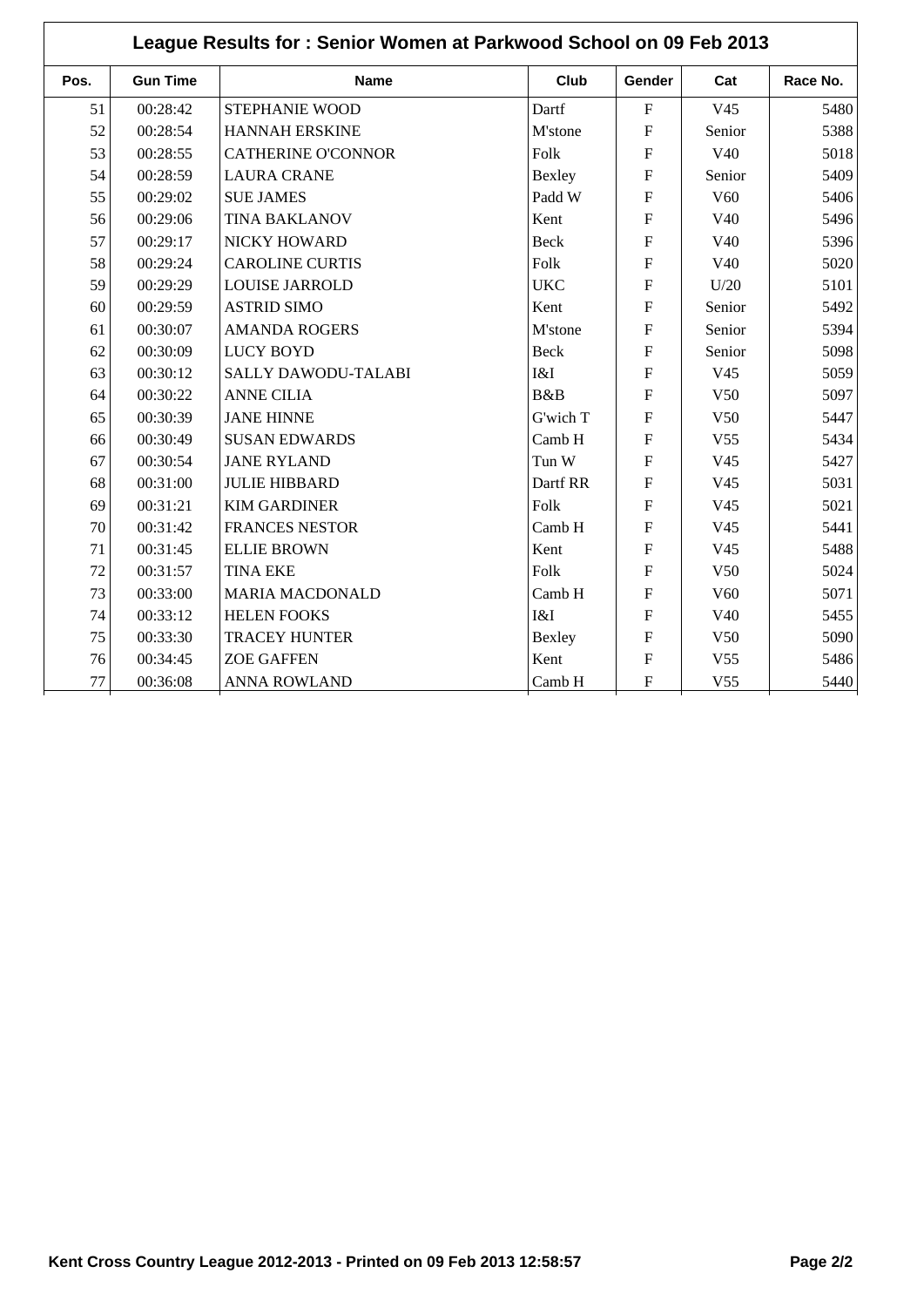|       | Team Results for event: Senior Men: 4-to-score at Parkwood School on 09 Feb 2013 |                                      |                  |                 |  |  |  |
|-------|----------------------------------------------------------------------------------|--------------------------------------|------------------|-----------------|--|--|--|
| Pos-  |                                                                                  | <b>Individual Scores</b>             | <b>Total</b>     | <b>Match</b>    |  |  |  |
| ition | Club                                                                             | + Race Numbers                       | <b>Score</b>     | <b>Points</b>   |  |  |  |
|       | 1 Medway & Maidstone AC                                                          | 2,3,5,12<br>1128, 164, 176, 166      | 22               | 12              |  |  |  |
|       | $2$ Tonbridge AC                                                                 | 6,7,9,11<br>10,1101,1099,898         | $\overline{33}$  | 11              |  |  |  |
|       | 3 Blackheath & Bromley Harriers AC                                               | 1,10,37,41<br>310,197,199,201        | 89               | $\overline{10}$ |  |  |  |
|       | 4 Invicta East Kent AC                                                           | 8,18,25,56<br>209,206,208,207        | 107              | $\overline{9}$  |  |  |  |
|       | 5 Cambridge Harriers AC                                                          | 4,30,39,42<br>806, 811, 814, 316     | $\overline{115}$ | $\overline{8}$  |  |  |  |
|       | 6 University of Kent                                                             | 24, 34, 35, 52<br>25, 1114, 1113, 23 | $\overline{145}$ | $\overline{7}$  |  |  |  |
|       | 7 Tunbridge Wells Harriers                                                       | 14,49,51,65<br>87, 85, 48, 55        | 179              | $\overline{6}$  |  |  |  |
|       | 8 Sevenoaks AC                                                                   | 13,26,60,91<br>31, 32, 35, 37        | 190              | $\overline{5}$  |  |  |  |
|       | 9 Dartford Road Runners                                                          | 40,46,50,59<br>124, 118, 121, 126    | 195              | $\overline{4}$  |  |  |  |
|       | 10 Beckenham RC                                                                  | 17,48,61,69<br>826,315,300,825       | 195              | $\overline{3}$  |  |  |  |
|       | 11 Bexley AC                                                                     | 32,45,62,63<br>1088, 844, 1092, 1090 | 202              | $\overline{2}$  |  |  |  |
|       | 12 Dartford Harriers AC                                                          | 22,55,64,72<br>140, 135, 148, 146    | $\overline{213}$ | $\mathbf{1}$    |  |  |  |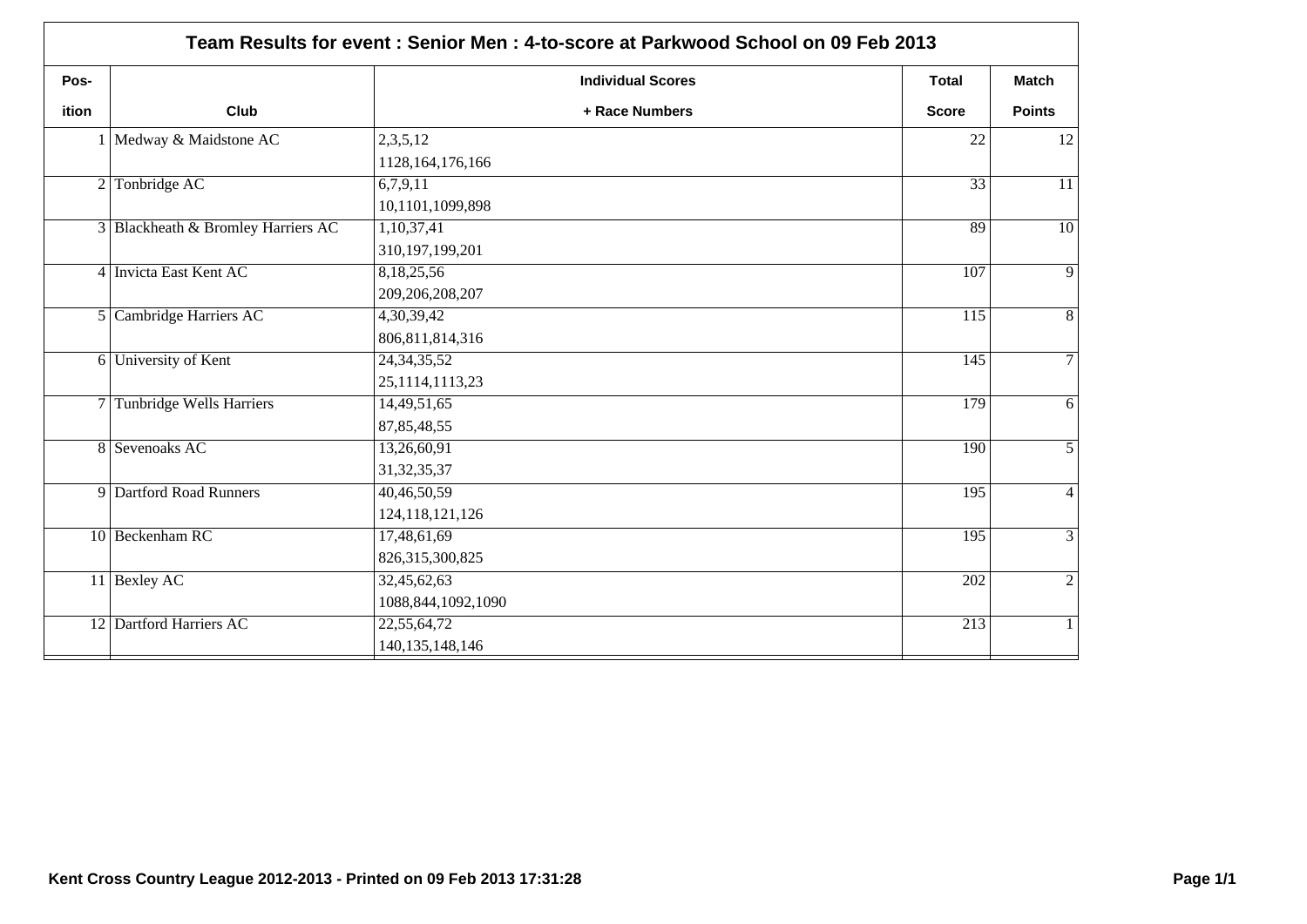| Team Results for event : Senior Men : 12-to-score at Parkwood School on 09 Feb 2013 |                            |                                                  |              |               |  |  |
|-------------------------------------------------------------------------------------|----------------------------|--------------------------------------------------|--------------|---------------|--|--|
| Pos-<br>Total<br><b>Individual Scores</b>                                           |                            |                                                  |              |               |  |  |
| ition                                                                               | Club                       | + Race Numbers                                   | <b>Score</b> | <b>Points</b> |  |  |
|                                                                                     | Tonbridge AC               | (6,7,9,11,15,20,21,29,36,57,58,68)               | 337          |               |  |  |
|                                                                                     |                            | 10,1101,1099,898,1104,4,11,12,1126,15,261,1105   |              |               |  |  |
|                                                                                     | 2 Tunbridge Wells Harriers | 14, 49, 51, 65, 67, 77, 79, 84, 87, 97, 103, 112 | 885          |               |  |  |
|                                                                                     |                            | 87, 85, 48, 55, 49, 81, 86, 50, 78, 57, 287, 70  |              |               |  |  |